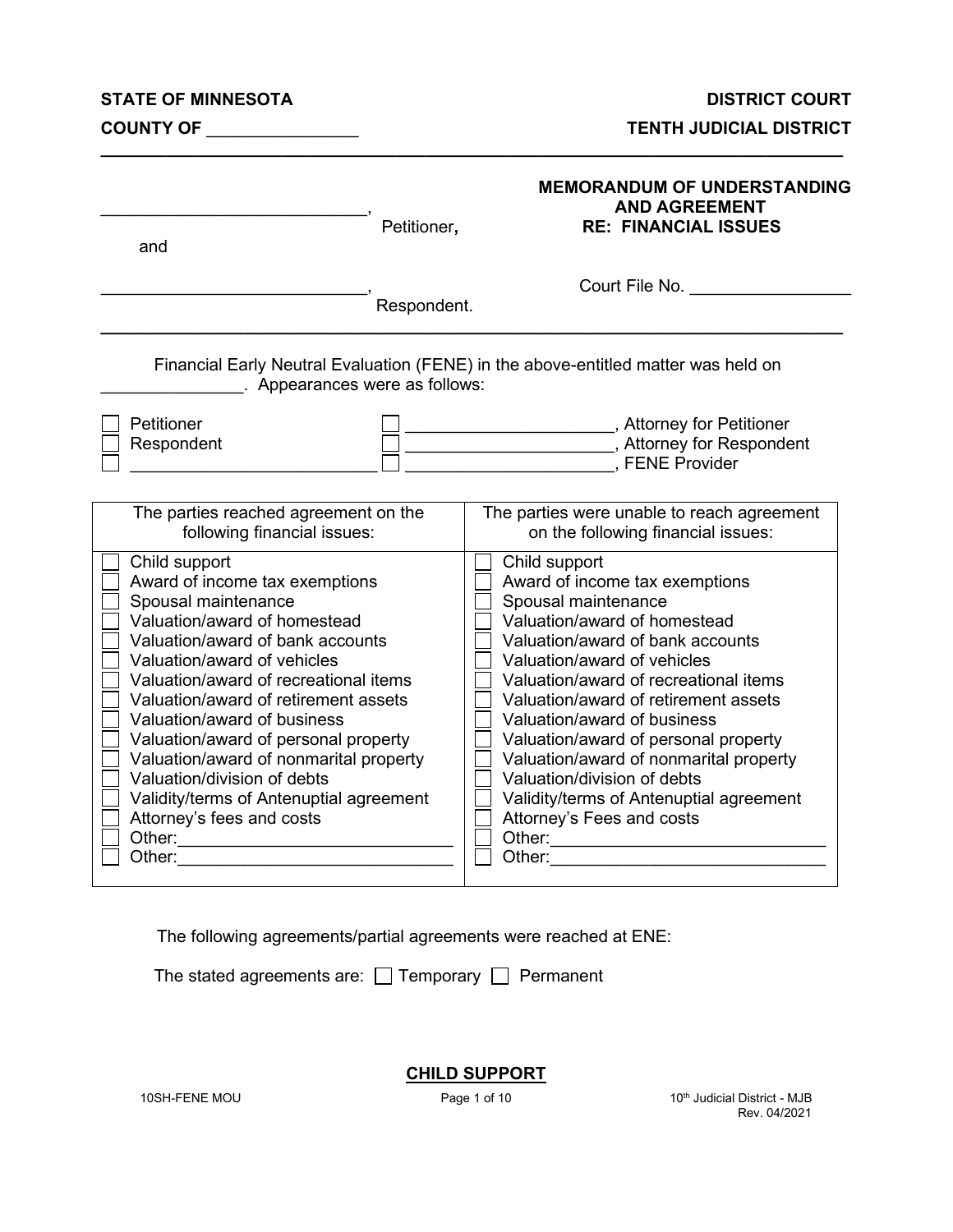No agreement Agreement reached as follows:

**A Child Support Guidelines Worksheet is attached hereto as Exhibit A.**

| <b>Petitioner's Employment:</b> |                                                                                                                                                             |  |
|---------------------------------|-------------------------------------------------------------------------------------------------------------------------------------------------------------|--|
|                                 |                                                                                                                                                             |  |
|                                 |                                                                                                                                                             |  |
|                                 | <b>Respondent's Employment:</b>                                                                                                                             |  |
|                                 |                                                                                                                                                             |  |
|                                 |                                                                                                                                                             |  |
| <b>Petitioner</b>               | $\Box$ Does not receive public assistance.<br>Receives public assistance for the benefit of ________________through<br><b>County as follows:</b>            |  |
|                                 | <b>Respondent</b> Does not receive public assistance.<br>Receives public assistance for the benefit of ________________through<br><b>County as follows:</b> |  |
| child(ren):                     | <b>Parenting Time Overnights:</b><br>The parties agree that each parent has the following number of annual overnights with the minor                        |  |
| Petitioner: ___________         | Respondent: New York 1999                                                                                                                                   |  |
| <b>Basic Support:</b>           |                                                                                                                                                             |  |
|                                 | ________________ to pay \$_________ per month basic support beginning ____________, as<br>a quideline calculation.                                          |  |
|                                 | $\Box$ ______________ to pay \$________ per month basic support beginning ________________, as                                                              |  |
|                                 |                                                                                                                                                             |  |

# **Medical Support:**

 $\Box$  \_\_\_\_\_\_\_\_\_\_\_\_\_\_\_\_\_\_\_\_ to obtain/maintain medical insurance beginning \_\_\_

10SH-FENE MOU **Page 2 of 10** 10th Multicial District - MJB Rev. 04/2021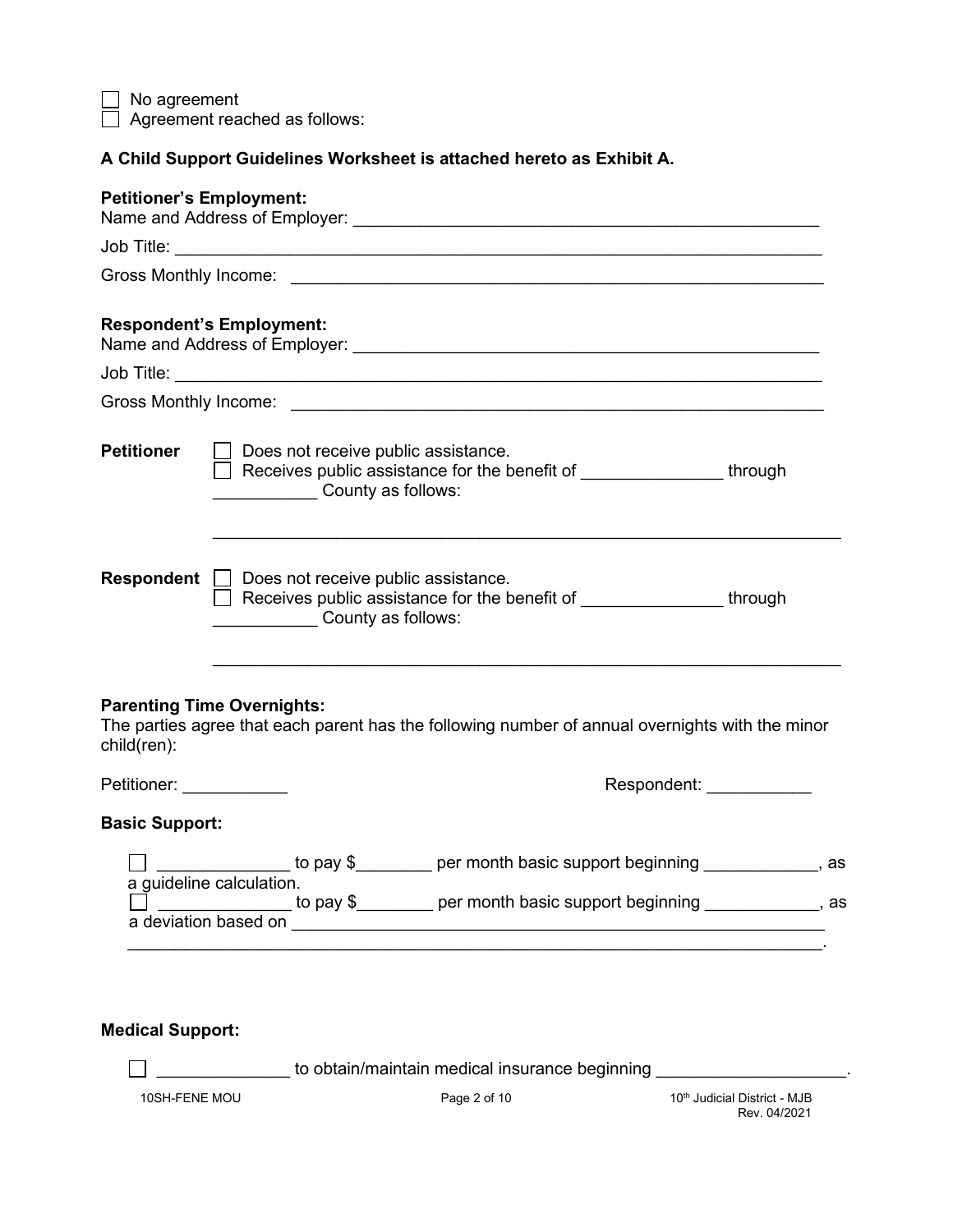| The monthly cost of the medical insurance for minor children is ________________________.                                                                                                                                                                                                                                                                    |
|--------------------------------------------------------------------------------------------------------------------------------------------------------------------------------------------------------------------------------------------------------------------------------------------------------------------------------------------------------------|
| □ <u>□ □ □ □ □ □ □ □ to obtain/maintain dental insurance beginning</u> _ <u>□ □ □ □ □ □ □ □ □ □ □ □ □ □</u> □                                                                                                                                                                                                                                                |
| The monthly cost of the dental insurance for minor children is ________________________.                                                                                                                                                                                                                                                                     |
| □ <u>__</u> _________ to pay \$_______ per month medical support beginning ___________ as<br>a guideline calculation.                                                                                                                                                                                                                                        |
| <u> 1989 - Johann Barn, mars ann an t-Amhain Aonaich an t-Aonaich an t-Aonaich ann an t-Aonaich ann an t-Aonaich</u><br><u>. And the second control of the second control of the second control of the second control of the second control of the second control of the second control of the second control of the second control of the second contro</u> |
| □ _____________ to pay ____% and ___________ to pay ____% of the uninsured and unreimbursed health care related expenses beginning ___________, as a guideline<br>calculation.                                                                                                                                                                               |
|                                                                                                                                                                                                                                                                                                                                                              |
| <b>Child Care Support:</b>                                                                                                                                                                                                                                                                                                                                   |
| The monthly cost of work-related and/or employment related child care costs are _____________,<br>and they are incurred by: $\Box$ Petitioner $\Box$ Respondent.                                                                                                                                                                                             |
| _____________ to pay \$________ per month child care support beginning __________<br>as a guideline calculation.                                                                                                                                                                                                                                             |
| per month child care support beginning<br>to pay \$<br>as a deviation based on the contract of the contract of the contract of the contract of the contract of the contract of the contract of the contract of the contract of the contract of the contract of the contract of the co                                                                        |
| <b>INCOME TAX EXEMPTION(S)</b>                                                                                                                                                                                                                                                                                                                               |
| No agreement<br>Agreement reached as follows: Effective and commencing with the tax year<br>the income tax exemptions relative to the joint minor child(ren) shall be awarded as follows:                                                                                                                                                                    |

\_\_\_\_\_\_\_\_\_\_\_\_\_\_\_\_\_\_\_\_\_\_\_\_\_\_\_\_\_\_\_\_\_\_\_\_\_\_\_\_\_\_\_\_\_\_\_\_\_\_\_\_\_\_\_\_\_\_\_\_\_\_\_\_\_\_\_\_\_\_\_\_\_\_\_\_ \_\_\_\_\_\_\_\_\_\_\_\_\_\_\_\_\_\_\_\_\_\_\_\_\_\_\_\_\_\_\_\_\_\_\_\_\_\_\_\_\_\_\_\_\_\_\_\_\_\_\_\_\_\_\_\_\_\_\_\_\_\_\_\_\_\_\_\_\_\_\_\_\_\_\_\_ \_\_\_\_\_\_\_\_\_\_\_\_\_\_\_\_\_\_\_\_\_\_\_\_\_\_\_\_\_\_\_\_\_\_\_\_\_\_\_\_\_\_\_\_\_\_\_\_\_\_\_\_\_\_\_\_\_\_\_\_\_\_\_\_\_\_\_\_\_\_\_\_\_\_\_\_

10SH-FENE MOU **Page 3 of 10** 10<sup>th</sup> Judicial District - MJB Rev. 04/2021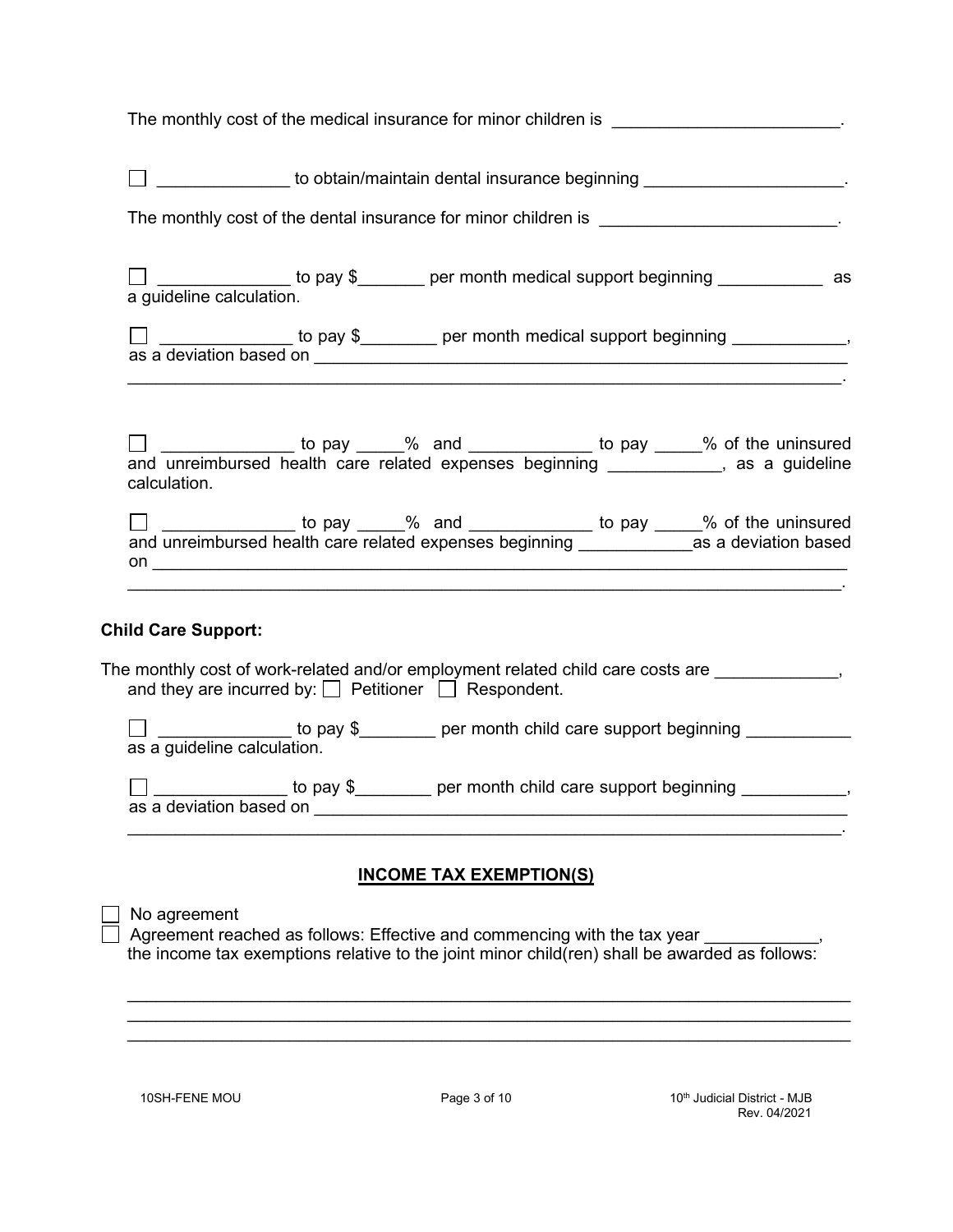#### **SPOUSAL MAINTENANCE**

| No agreement<br>Agreement reached as follows: The issue of spousal maintenance shall be reserved.<br>Agreement reached as follows: Both parties waive spousal maintenance.                                                                                                                                                                                                                                                                                                                    |                                                                             |
|-----------------------------------------------------------------------------------------------------------------------------------------------------------------------------------------------------------------------------------------------------------------------------------------------------------------------------------------------------------------------------------------------------------------------------------------------------------------------------------------------|-----------------------------------------------------------------------------|
| Agreement reached as follows: ____________________shall pay _________________the amount                                                                                                                                                                                                                                                                                                                                                                                                       |                                                                             |
|                                                                                                                                                                                                                                                                                                                                                                                                                                                                                               |                                                                             |
| ,我们也不能在这里的时候,我们也不能在这里的时候,我们也不能在这里的时候,我们也不能会在这里的时候,我们也不能会在这里的时候,我们也不能会在这里的时候,我们也不能                                                                                                                                                                                                                                                                                                                                                                                                             |                                                                             |
| ,我们也不会有什么。""我们的人,我们也不会有什么?""我们的人,我们也不会有什么?""我们的人,我们也不会有什么?""我们的人,我们也不会有什么?""我们的人                                                                                                                                                                                                                                                                                                                                                                                                              |                                                                             |
| Petitioner's gross monthly income is _________________________.                                                                                                                                                                                                                                                                                                                                                                                                                               |                                                                             |
| Petitioner's reasonable monthly expenses are ________________________.                                                                                                                                                                                                                                                                                                                                                                                                                        |                                                                             |
|                                                                                                                                                                                                                                                                                                                                                                                                                                                                                               |                                                                             |
| Respondent's gross monthly income is___________________________.                                                                                                                                                                                                                                                                                                                                                                                                                              |                                                                             |
| Respondent's reasonable monthly expenses are ______________________.                                                                                                                                                                                                                                                                                                                                                                                                                          |                                                                             |
|                                                                                                                                                                                                                                                                                                                                                                                                                                                                                               |                                                                             |
| <b>HOMESTEAD</b>                                                                                                                                                                                                                                                                                                                                                                                                                                                                              |                                                                             |
| No agreement<br>Agreement reached as follows:                                                                                                                                                                                                                                                                                                                                                                                                                                                 |                                                                             |
| The parties agree they own or have an interest in the following homestead real property:                                                                                                                                                                                                                                                                                                                                                                                                      |                                                                             |
|                                                                                                                                                                                                                                                                                                                                                                                                                                                                                               |                                                                             |
|                                                                                                                                                                                                                                                                                                                                                                                                                                                                                               |                                                                             |
|                                                                                                                                                                                                                                                                                                                                                                                                                                                                                               |                                                                             |
|                                                                                                                                                                                                                                                                                                                                                                                                                                                                                               |                                                                             |
|                                                                                                                                                                                                                                                                                                                                                                                                                                                                                               |                                                                             |
|                                                                                                                                                                                                                                                                                                                                                                                                                                                                                               |                                                                             |
| Agreement reached as follows:                                                                                                                                                                                                                                                                                                                                                                                                                                                                 |                                                                             |
| The parties agree that $\Box$ Petitioner $\Box$ Respondent shall be awarded all right, title,<br>interest and equity in and to the homestead real property subject to all encumbrances of<br>record, but free and clear of any claim on the part of the other party.                                                                                                                                                                                                                          |                                                                             |
| Effective and commencing<br>have sole exclusive use and possession of said real property. Effective this same date, $\square$<br>Respondent shall be solely liable for utilities, maintenance, and all<br>Petitioner<br>payments of principal, interest, taxes and insurance on said real property and shall<br>indemnify and hold the other party harmless from any liability or obligation to make any<br>payment whatsoever regarding said real property.<br>Page 4 of 10<br>10SH-FENE MOU | Petitioner Respondent shall<br>10th Judicial District - MJB<br>Rev. 04/2021 |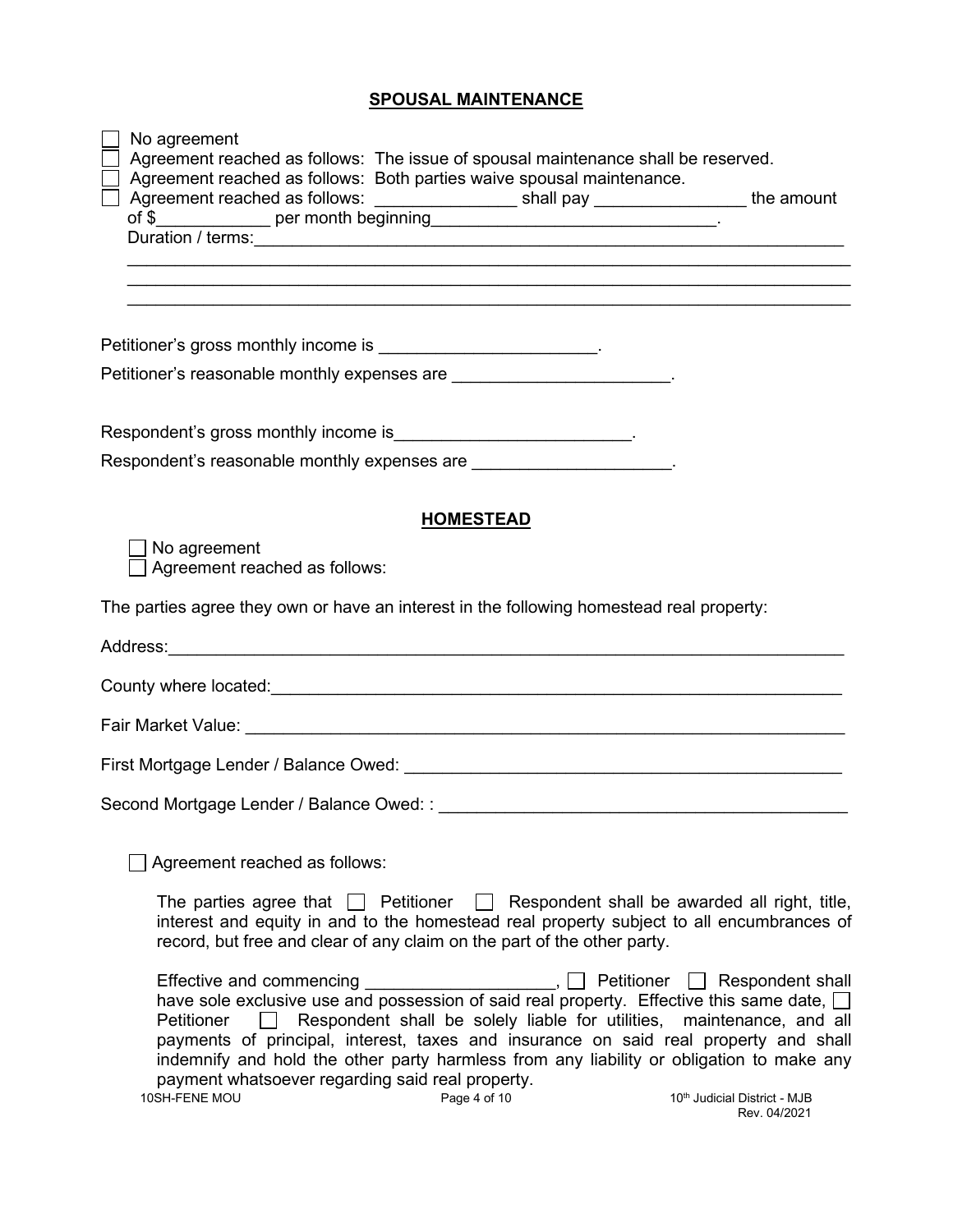Agreement reached as follows:

Said homestead shall be listed on the market for sale per the following terms: (i.e. sale terms, occupancy / payments during pending sale / award of net proceeds)

\_\_\_\_\_\_\_\_\_\_\_\_\_\_\_\_\_\_\_\_\_\_\_\_\_\_\_\_\_\_\_\_\_\_\_\_\_\_\_\_\_\_\_\_\_\_\_\_\_\_\_\_\_\_\_\_\_\_\_\_\_\_\_\_\_\_\_\_\_\_\_\_\_\_\_\_\_\_  $\_$  , and the set of the set of the set of the set of the set of the set of the set of the set of the set of the set of the set of the set of the set of the set of the set of the set of the set of the set of the set of th  $\_$  , and the set of the set of the set of the set of the set of the set of the set of the set of the set of the set of the set of the set of the set of the set of the set of the set of the set of the set of the set of th \_\_\_\_\_\_\_\_\_\_\_\_\_\_\_\_\_\_\_\_\_\_\_\_\_\_\_\_\_\_\_\_\_\_\_\_\_\_\_\_\_\_\_\_\_\_\_\_\_\_\_\_\_\_\_\_\_\_\_\_\_\_\_\_\_\_\_\_\_\_\_\_\_\_\_\_\_\_  $\_$  , and the set of the set of the set of the set of the set of the set of the set of the set of the set of the set of the set of the set of the set of the set of the set of the set of the set of the set of the set of th  $\_$  , and the set of the set of the set of the set of the set of the set of the set of the set of the set of the set of the set of the set of the set of the set of the set of the set of the set of the set of the set of th \_\_\_\_\_\_\_\_\_\_\_\_\_\_\_\_\_\_\_\_\_\_\_\_\_\_\_\_\_\_\_\_\_\_\_\_\_\_\_\_\_\_\_\_\_\_\_\_\_\_\_\_\_\_\_\_\_\_\_\_\_\_\_\_\_\_\_\_\_\_\_\_\_\_\_\_\_\_

 $\Box$  Agreement reached relative to disposition of the homestead real property as follows:

\_\_\_\_\_\_\_\_\_\_\_\_\_\_\_\_\_\_\_\_\_\_\_\_\_\_\_\_\_\_\_\_\_\_\_\_\_\_\_\_\_\_\_\_\_\_\_\_\_\_\_\_\_\_\_\_\_\_\_\_\_\_\_\_\_\_\_\_\_\_\_\_\_\_\_\_\_\_ \_\_\_\_\_\_\_\_\_\_\_\_\_\_\_\_\_\_\_\_\_\_\_\_\_\_\_\_\_\_\_\_\_\_\_\_\_\_\_\_\_\_\_\_\_\_\_\_\_\_\_\_\_\_\_\_\_\_\_\_\_\_\_\_\_\_\_\_\_\_\_\_\_\_\_\_\_\_  $\_$  , and the set of the set of the set of the set of the set of the set of the set of the set of the set of the set of the set of the set of the set of the set of the set of the set of the set of the set of the set of th  $\_$  , and the set of the set of the set of the set of the set of the set of the set of the set of the set of the set of the set of the set of the set of the set of the set of the set of the set of the set of the set of th \_\_\_\_\_\_\_\_\_\_\_\_\_\_\_\_\_\_\_\_\_\_\_\_\_\_\_\_\_\_\_\_\_\_\_\_\_\_\_\_\_\_\_\_\_\_\_\_\_\_\_\_\_\_\_\_\_\_\_\_\_\_\_\_\_\_\_\_\_\_\_\_\_\_\_\_\_\_  $\_$  , and the set of the set of the set of the set of the set of the set of the set of the set of the set of the set of the set of the set of the set of the set of the set of the set of the set of the set of the set of th  $\_$  , and the set of the set of the set of the set of the set of the set of the set of the set of the set of the set of the set of the set of the set of the set of the set of the set of the set of the set of the set of th

# **BANK ACCOUNTS**

No agreement Agreement reached as follows:

The parties agree they own and/or have an interest in the following bank accounts, and they agree the same shall be awarded as indicated:

| <b>Financial Institution /</b><br><b>Account</b> | <b>Name on Account</b> | <b>Approximate Value</b> | <b>Awarded to:</b> |
|--------------------------------------------------|------------------------|--------------------------|--------------------|
|                                                  |                        |                          |                    |
|                                                  |                        |                          |                    |
|                                                  |                        |                          |                    |
|                                                  |                        |                          |                    |

### **VEHICLES**

No agreement

Agreement reached as follows:

The parties agree they own and/or have an interest in the following vehicles, and they agree the same shall be awarded as indicated:

| Year, Make, Model | Approximate  | <b>Approximate</b> | <b>Awarded to:</b>                       |  |
|-------------------|--------------|--------------------|------------------------------------------|--|
| 10SH-FENE MOU     | Page 5 of 10 |                    | 10 <sup>th</sup> Judicial District - MJB |  |

Rev. 04/2021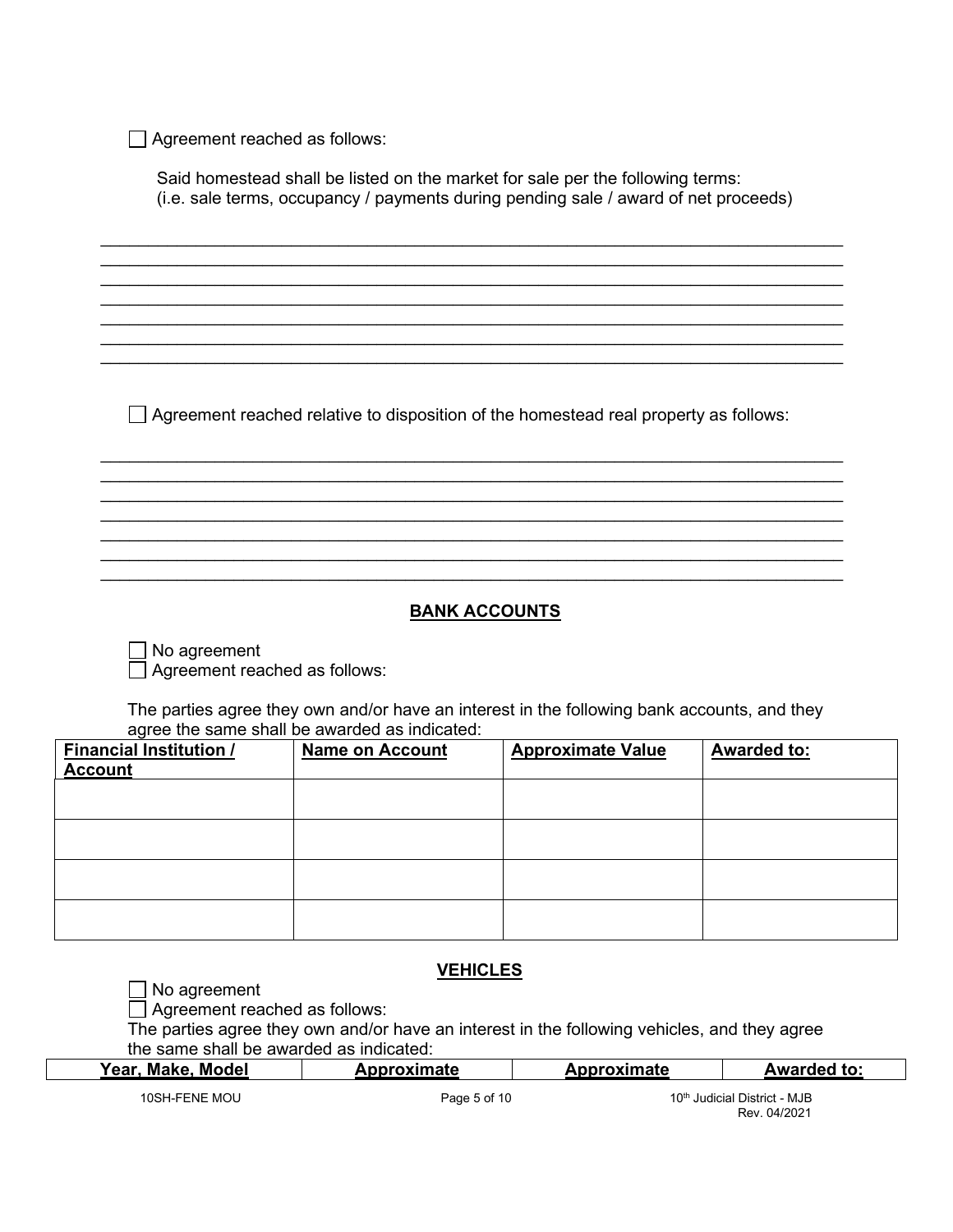| <b>Encumbrance</b> | <b>Value</b> | (Subject to<br>Encumbrance) |
|--------------------|--------------|-----------------------------|
|                    |              |                             |
|                    |              |                             |
|                    |              |                             |
|                    |              |                             |

### **RECREATIONAL ITEMS**

□ No agreement Agreement reached as follows:

The parties agree they own and/or have an interest in the following recreational items, and they agree the same shall be awarded as indicated:

| Year, Make, Model | Approximate<br><b>Encumbrance</b> | <b>Approximate</b><br><b>Value</b> | <b>Awarded to:</b><br>(Subject to<br>Encumbrance) |
|-------------------|-----------------------------------|------------------------------------|---------------------------------------------------|
|                   |                                   |                                    |                                                   |
|                   |                                   |                                    |                                                   |
|                   |                                   |                                    |                                                   |

#### **RETIREMENT ASSETS**

No agreement

Agreement reached as follows:

The parties agree they own and/or have an interest in the following retirement interests and/or investment accounts, and they agree the same shall be awarded as indicated:

| Financial Institution /<br><b>Account Type</b> | <b>Name on Account</b> | <b>Approximate Value</b> | Awarded to /<br>Percentage or<br>amount awarded: |
|------------------------------------------------|------------------------|--------------------------|--------------------------------------------------|
|                                                |                        |                          |                                                  |
|                                                |                        |                          |                                                  |
|                                                |                        |                          |                                                  |
|                                                |                        |                          |                                                  |

### **OTHER RETIREMENT ASSET AGREEMENT TERMS:**

(i.e. QDRO preparation, Valuation Date, etc.)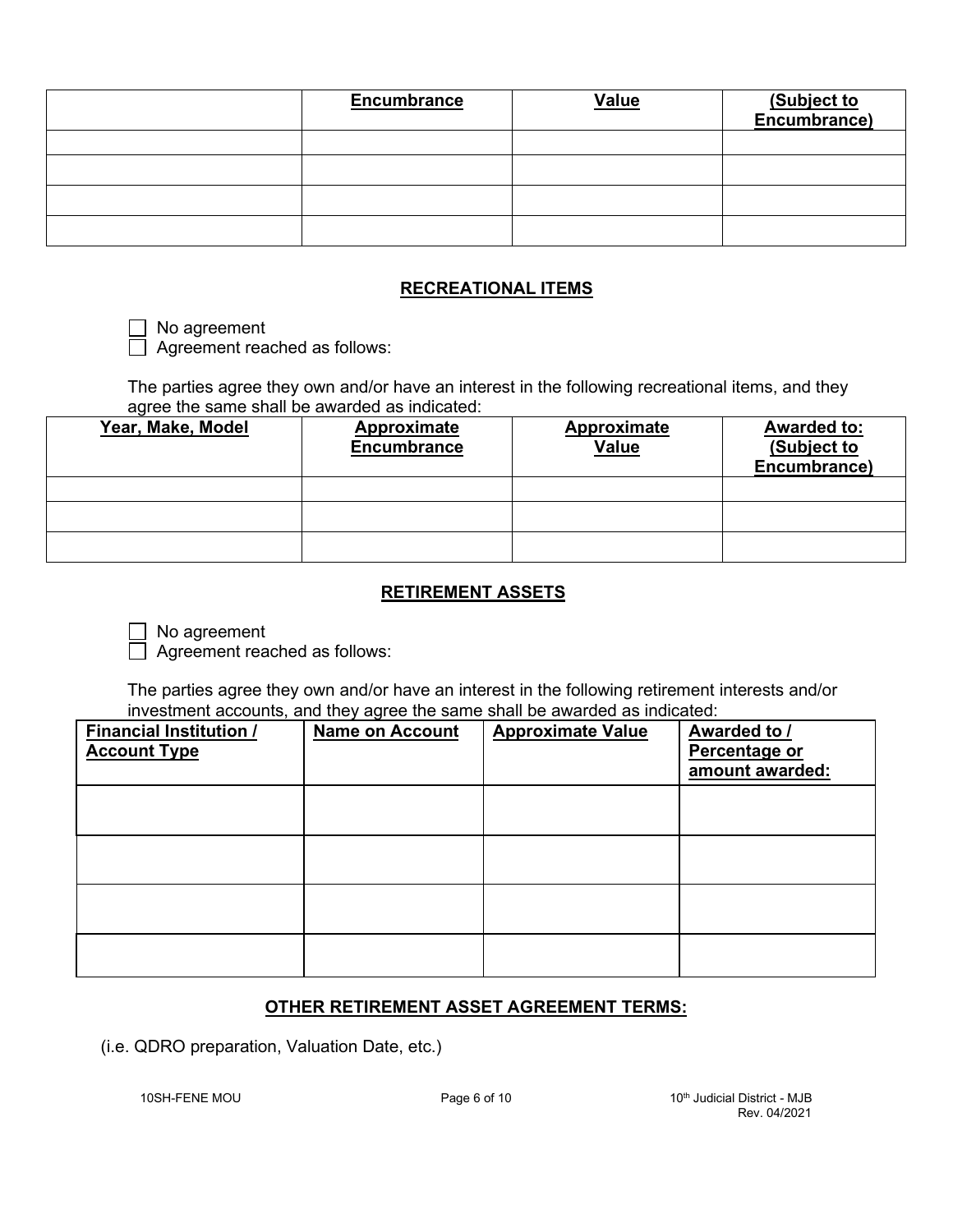### **BUSINESS**

\_\_\_\_\_\_\_\_\_\_\_\_\_\_\_\_\_\_\_\_\_\_\_\_\_\_\_\_\_\_\_\_\_\_\_\_\_\_\_\_\_\_\_\_\_\_\_\_\_\_\_\_\_\_\_\_\_\_\_\_\_\_\_\_\_\_\_\_\_\_\_\_\_\_\_\_\_\_

 $\_$  , and the set of the set of the set of the set of the set of the set of the set of the set of the set of the set of the set of the set of the set of the set of the set of the set of the set of the set of the set of th \_\_\_\_\_\_\_\_\_\_\_\_\_\_\_\_\_\_\_\_\_\_\_\_\_\_\_\_\_\_\_\_\_\_\_\_\_\_\_\_\_\_\_\_\_\_\_\_\_\_\_\_\_\_\_\_\_\_\_\_\_\_\_\_\_\_\_\_\_\_\_\_\_\_\_\_\_\_ \_\_\_\_\_\_\_\_\_\_\_\_\_\_\_\_\_\_\_\_\_\_\_\_\_\_\_\_\_\_\_\_\_\_\_\_\_\_\_\_\_\_\_\_\_\_\_\_\_\_\_\_\_\_\_\_\_\_\_\_\_\_\_\_\_\_\_\_\_\_\_\_\_\_\_\_\_\_  $\_$  , and the set of the set of the set of the set of the set of the set of the set of the set of the set of the set of the set of the set of the set of the set of the set of the set of the set of the set of the set of th \_\_\_\_\_\_\_\_\_\_\_\_\_\_\_\_\_\_\_\_\_\_\_\_\_\_\_\_\_\_\_\_\_\_\_\_\_\_\_\_\_\_\_\_\_\_\_\_\_\_\_\_\_\_\_\_\_\_\_\_\_\_\_\_\_\_\_\_\_\_\_\_\_\_\_\_\_\_

 $\Box$  No agreement Agreement reached as follows:

The parties agree that the business known as \_\_\_\_\_\_\_ (name of business), valued at \_\_\_\_\_\_\_\_\_\_\_\_\_\_\_\_\_, shall be awarded as follows:

### **PERSONAL PROPERTY**

\_\_\_\_\_\_\_\_\_\_\_\_\_\_\_\_\_\_\_\_\_\_\_\_\_\_\_\_\_\_\_\_\_\_\_\_\_\_\_\_\_\_\_\_\_\_\_\_\_\_\_\_\_\_\_\_\_\_\_\_\_\_\_\_\_\_\_\_\_\_\_\_\_\_\_\_ \_\_\_\_\_\_\_\_\_\_\_\_\_\_\_\_\_\_\_\_\_\_\_\_\_\_\_\_\_\_\_\_\_\_\_\_\_\_\_\_\_\_\_\_\_\_\_\_\_\_\_\_\_\_\_\_\_\_\_\_\_\_\_\_\_\_\_\_\_\_\_\_\_\_\_\_  $\_$  , and the set of the set of the set of the set of the set of the set of the set of the set of the set of the set of the set of the set of the set of the set of the set of the set of the set of the set of the set of th

No agreement

 $\Box$  Agreement reached as follows: The parties fairly and equitably divided their personal property at the time of their physical separation, and each party shall be awarded the personal property and household goods and furnishings currently in their possession.

 $\Box$  Agreement reached as follows:

The parties agree they own and/or have an interest in the following items of personal property, and they agree the same shall be awarded as indicated:

| <u>Item</u> | <b>Approximate Value</b> | <b>Awarded to:</b> |
|-------------|--------------------------|--------------------|
|             |                          |                    |
|             |                          |                    |
|             |                          |                    |
|             |                          |                    |
|             |                          |                    |
|             |                          |                    |
|             |                          |                    |
|             |                          |                    |
|             |                          |                    |
|             |                          |                    |
|             |                          |                    |

#### **NONMARITAL PROPERTY**

No agreement

Agreement reached as follows: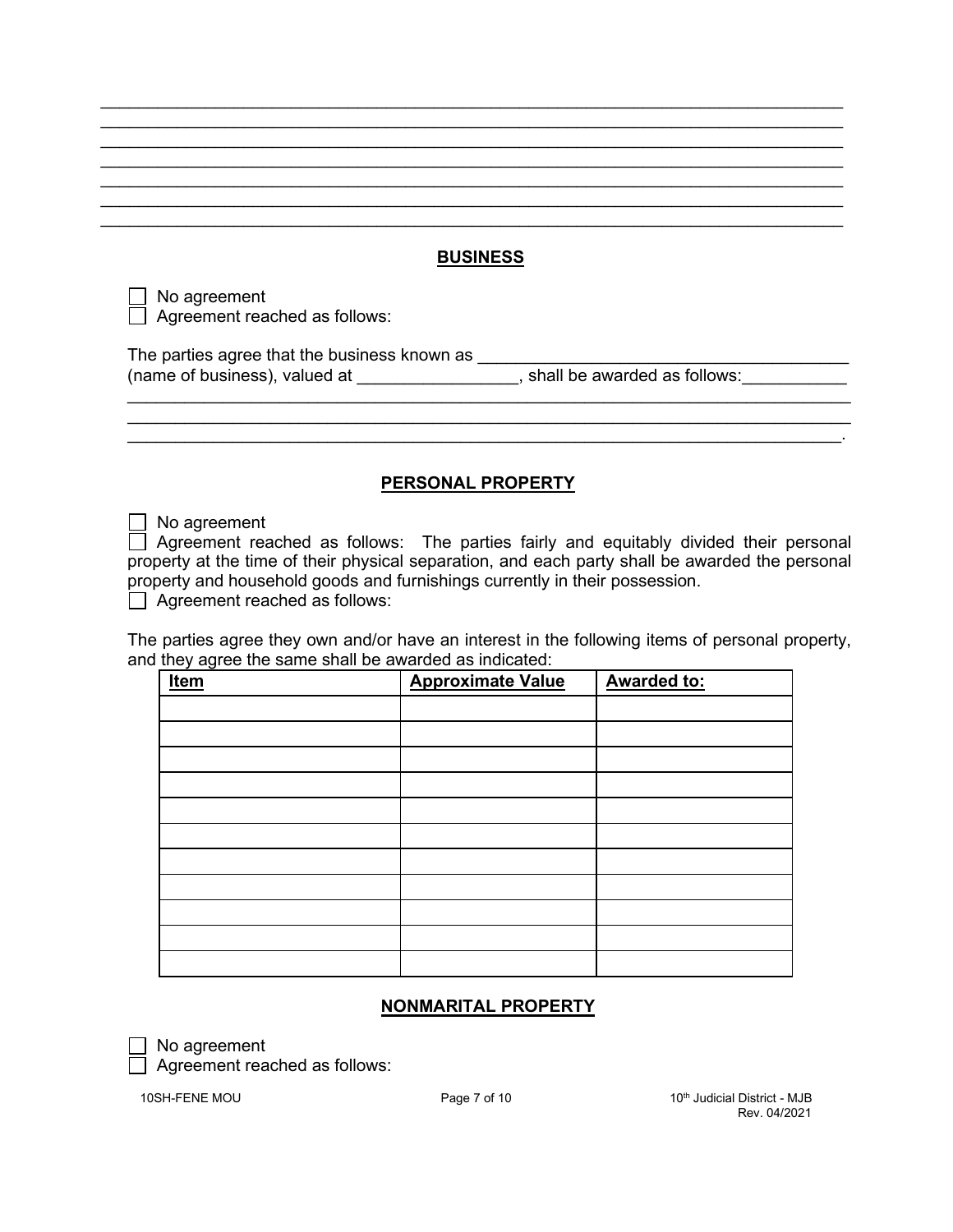|                                | The parties agree that $\Box$ Petitioner $\Box$ Respondent has the following nonmarital property, |
|--------------------------------|---------------------------------------------------------------------------------------------------|
| which he/she shall be awarded: |                                                                                                   |

\_\_\_\_\_\_\_\_\_\_\_\_\_\_\_\_\_\_\_\_\_\_\_\_\_\_\_\_\_\_\_\_\_\_\_\_\_\_\_\_\_\_\_\_\_\_\_\_\_\_\_\_\_\_\_\_\_\_\_\_\_\_\_\_\_\_\_\_\_\_\_\_\_\_\_\_

\_\_\_\_\_\_\_\_\_\_\_\_\_\_\_\_\_\_\_\_\_\_\_\_\_\_\_\_\_\_\_\_\_\_\_\_\_\_\_\_\_\_\_\_\_\_\_\_\_\_\_\_\_\_\_\_\_\_\_\_\_\_\_\_\_\_\_\_\_\_\_\_\_\_\_\_

Basis of nonmarital claim: \_\_\_\_\_\_\_\_\_\_\_\_\_\_\_\_\_\_\_\_\_\_\_\_\_\_\_\_\_\_\_\_\_\_\_\_\_\_\_\_\_\_\_\_\_\_\_\_\_\_\_\_\_\_\_

#### **DEBTS**

No agreement

Agreement reached as follows:

The parties agree they have incurred the following debts and obligations, and they agree the indicated party shall assume and pay the stated debt:

| Debt/Obligation | <b>Approximate Balance</b> | <b>Named Debtor</b> | <b>Party to Assume</b><br>and Pay: |
|-----------------|----------------------------|---------------------|------------------------------------|
|                 |                            |                     |                                    |
|                 |                            |                     |                                    |
|                 |                            |                     |                                    |
|                 |                            |                     |                                    |
|                 |                            |                     |                                    |
|                 |                            |                     |                                    |

### **ANTENUPTIAL AGREEMENT**

 $\Box$  The parties did not execute an antenuptial agreement.

 $\Box$  No agreement was reached as to validity/terms of the antenuptial agreement.

 $\Box$  The parties agree that the antenuptial agreement is valid and enforceable as follows:

\_\_\_\_\_\_\_\_\_\_\_\_\_\_\_\_\_\_\_\_\_\_\_\_\_\_\_\_\_\_\_\_\_\_\_\_\_\_\_\_\_\_\_\_\_\_\_\_\_\_\_\_\_\_\_\_\_\_\_\_\_\_\_\_\_\_\_\_\_\_\_\_\_\_\_\_ \_\_\_\_\_\_\_\_\_\_\_\_\_\_\_\_\_\_\_\_\_\_\_\_\_\_\_\_\_\_\_\_\_\_\_\_\_\_\_\_\_\_\_\_\_\_\_\_\_\_\_\_\_\_\_\_\_\_\_\_\_\_\_\_\_\_\_\_\_\_\_\_\_\_\_\_ \_\_\_\_\_\_\_\_\_\_\_\_\_\_\_\_\_\_\_\_\_\_\_\_\_\_\_\_\_\_\_\_\_\_\_\_\_\_\_\_\_\_\_\_\_\_\_\_\_\_\_\_\_\_\_\_\_\_\_\_\_\_\_\_\_\_\_\_\_\_\_\_\_\_\_\_ \_\_\_\_\_\_\_\_\_\_\_\_\_\_\_\_\_\_\_\_\_\_\_\_\_\_\_\_\_\_\_\_\_\_\_\_\_\_\_\_\_\_\_\_\_\_\_\_\_\_\_\_\_\_\_\_\_\_\_\_\_\_\_\_\_\_\_\_\_\_\_\_\_\_\_\_

### **ATTORNEYS FEES AND COSTS**

 $\Box$  No agreement

 $\Box$  The parties agree that each party shall be responsible for and pay their own attorney's fees and costs.

10SH-FENE MOU **Page 8 of 10** 10th Muslim and District - MJB 10th Judicial District - MJB Rev. 04/2021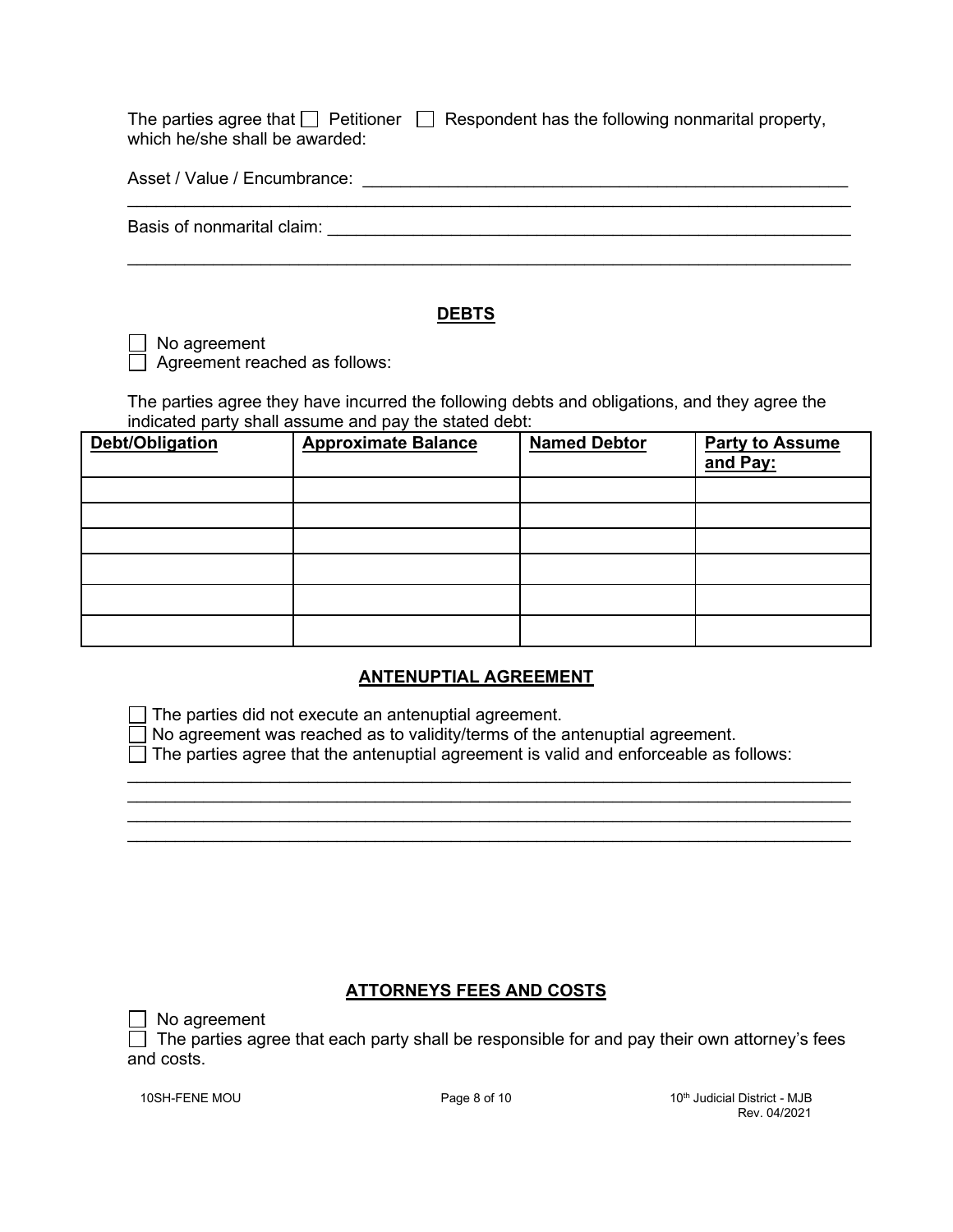#### $\Box$  The parties agree that \_\_\_\_\_\_\_\_\_\_\_\_\_\_\_\_\_\_\_\_\_\_\_shall pay \_\_\_\_\_\_\_\_\_\_\_\_\_\_\_\_\_\_\_\_\_\_\_\_\_\_\_\_\_\_the amount  $\overline{a}$  of \$  $\overline{b}$  for attorney's fees and costs.

## **OTHER**

|                                                                                                                       |  | the contract of the contract of the contract of |
|-----------------------------------------------------------------------------------------------------------------------|--|-------------------------------------------------|
|                                                                                                                       |  |                                                 |
|                                                                                                                       |  |                                                 |
|                                                                                                                       |  |                                                 |
|                                                                                                                       |  |                                                 |
| <u> 1988 - Jan Samuel Barn, margaret amerikan basar dan berasal dalam berasal dalam berasal dalam berasal dalam b</u> |  |                                                 |
|                                                                                                                       |  |                                                 |

 $\Box$  The parties may modify any portion of this agreement if they both agree to the changes.

The parties agree to attempt to resolve any dispute through a mediator qualified as a neutral under Rule 114.13 prior to scheduling a motion before this court on those issues should Early Neutral Evaluation fail to reach full settlement, if deemed appropriate. The parties agree to share equally in the cost of a mediator.

#### **ACKNOWLEDGMENTS:**

By signing below, I agree that I have read this agreement, have considered it carefully, fully understand the terms, and enter into the foregoing agreement freely and voluntarily. I fully understand that this agreement, upon approval by a District Court Judge, will become a fully enforceable court order, and I agree to be bound by all of its terms.

| Dated: __________________                                                                                                                                                                                                                                                          | Dated: ________________        |  |  |  |  |
|------------------------------------------------------------------------------------------------------------------------------------------------------------------------------------------------------------------------------------------------------------------------------------|--------------------------------|--|--|--|--|
| <b>Petitioner</b>                                                                                                                                                                                                                                                                  | Respondent                     |  |  |  |  |
| Dated: <u>__________</u>                                                                                                                                                                                                                                                           | Dated: _______________         |  |  |  |  |
| <b>Attorney for Petitioner</b>                                                                                                                                                                                                                                                     | <b>Attorney for Respondent</b> |  |  |  |  |
| For cases where neither party is represented by an attorney, please indicate:<br>The Law Library Attorney Referral and Law Library Attorney Referral Intake forms were<br>provided to each party on (date).<br>□ The Law Library Attorney Referral forms were not provided because |                                |  |  |  |  |